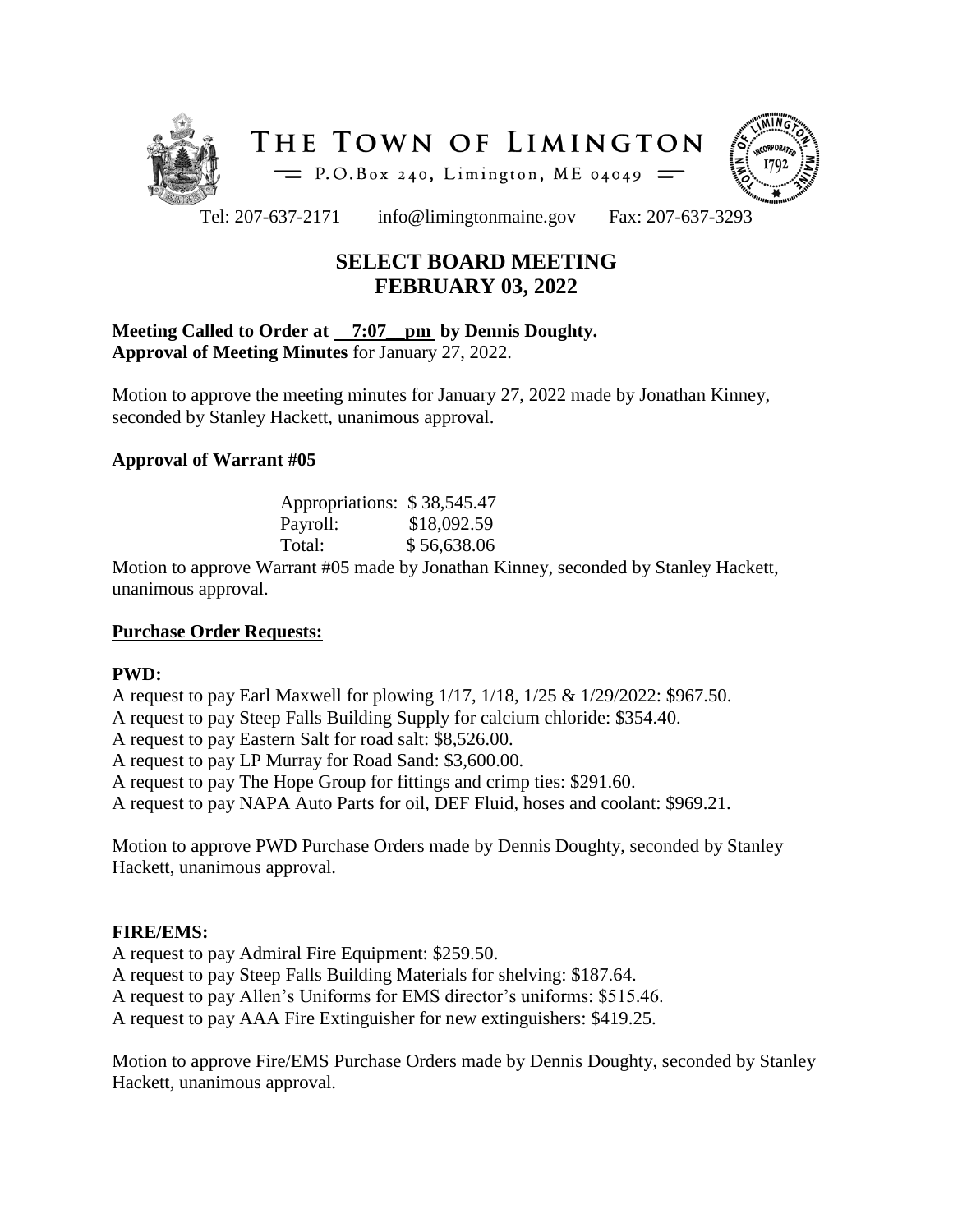# **DAVIS MEMORIAL LIBRAY:**

A request to pay Baker & Taylor for the January book order: \$282.03.

Motion to approve DML Purchase Orders made by Dennis Doughty, seconded by Stanley Hackett, unanimous approval.

### **Old & New Business:**

Vote for Hardware portion of software upgrade and IT person specifically for software upgrades. Motion made by Stanley Hackett to pay for hardware upgrades, and an IT person specifically from ARPA funds, seconded by Dennis Doughty, unanimously approved.

### **Weekly Update on Select Board activities:**

Extraction discussion with town residents, passed information onto the Planning Board. GA cases: 70% reimbursement from the State for assistance paid out by Limington through October 2021 has been received.

OTH wishes to use GoFundMe for OTH fundraising, we have contacted MMA for advice to assure that can be done and be compliant. MMA has said that the Town must commit to the Intelligent Design upgrades and will not continue to insure the OTH after July 2022 if that does not happen.

Transfer Station: Tires, House Hold Trash Dumpster working written variance from state Fire and PWD discussion: PWD continues to work on their vehicle maintenance, doing all maintenance in house.

ACO: we have a potential ACO for Limington, we are looking to meet with them on Wednesday.

#### **Informational Bulletin:**

### **The Town Offices closed on FRIDAY FEBRUARY 4, 2022 due to weather. We will be open for the regular Saturday hours February 5, 2022.**

**All Boards** have openings available, if you are interested please see the Town Office for more information.

Every home in the U.S.A. is eligible to order 4 free at home Covid-19 tests. They can be ordered at COVIDtests.gov

Horne Pond Ice Fishing Derby has been **rescheduled to February 12, 2022**.

**Transfer Station hours** are Saturday and Sunday from 9 a.m. to 4 p.m. and Wednesday 12-4 p.m. Recyclable materials go in the compactor at the Transfer Station. Transfer Station stickers are available at the Town Office. **A Transfer Station sticker must be attached to your vehicle windshield for the disposal of ALL items.**